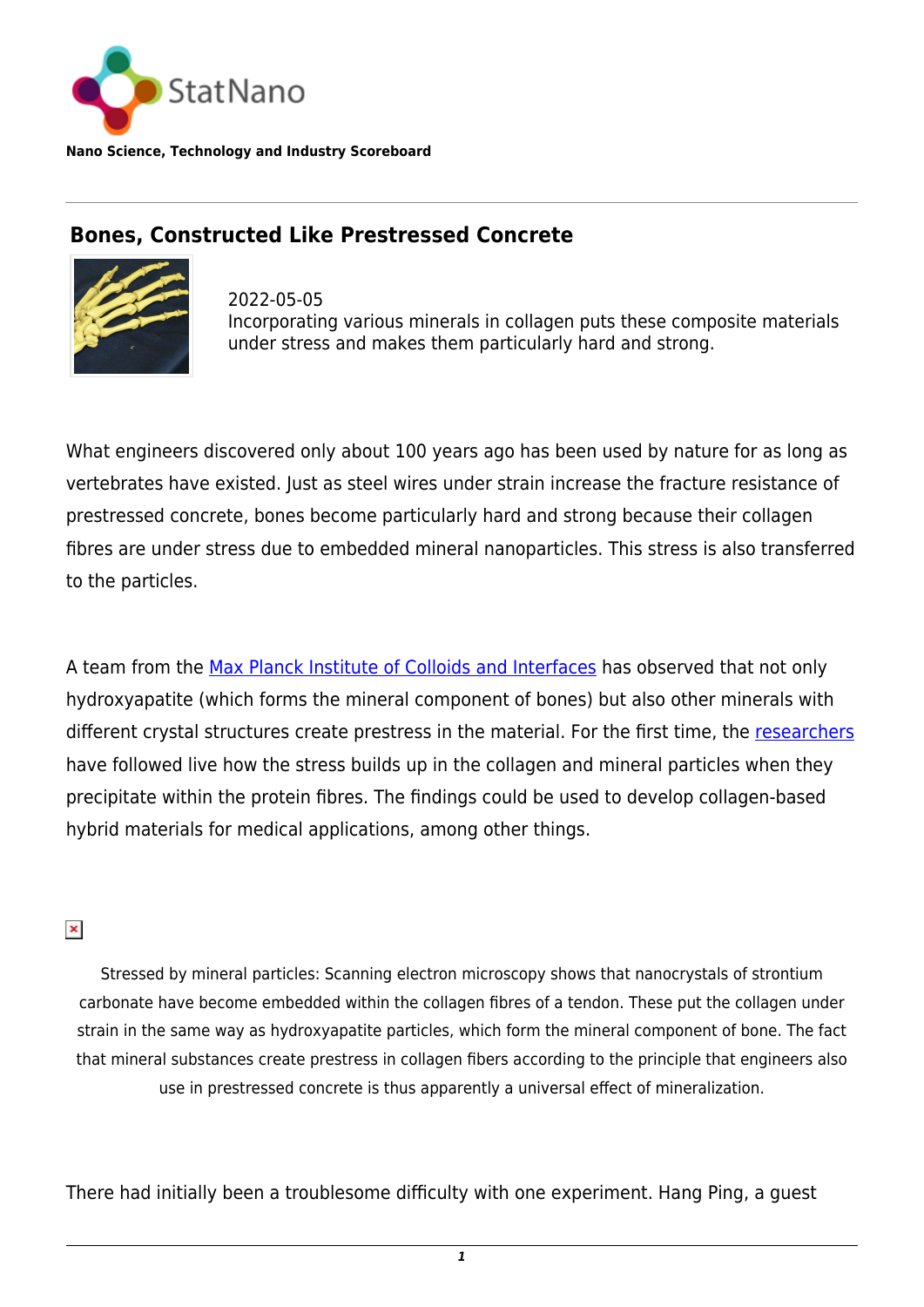scientist at the Max Planck Institute of Colloids and Interfaces, wanted to investigate in the laboratory whether hydroxyapatite and other minerals intercalate in collagen. To do so, he fixed pieces of tendon, which is largely made of collagen, to glass plates with two adhesive strips. But as the minerals migrated from a solution into the protein bundles, the tendon pulled out from under the tape. This happened with every experiment. This was not only a hindrance to the experiment but also puzzling in itself. Hang Ping quickly agreed with Wolfgang Wagermaier, Research Group Leader at the Max Planck Institute of Colloids and Interfaces, and Peter Fratzl, Director at the Potsdam institute, that this was an exciting research question.

## **Tensile stress 100 times stronger than muscle power**

When the researchers systematically approached the problem, they found that the tendon as well as the mineral particles embedded in it were actually subjected to stress after mineral particles had become embedded in the bundles of collagen fibres. And the stress was immense: 100 kg/cm2, which corresponds to a force about 100 times greater than typical forces in muscles. A similar effect is used by engineers in prestressed concrete for bridges. It apparently also helps to give bones their special hardness and strength. The team has now examined this even more closely. Hang Ping and his colleagues found that collagen is also subjected to tensile stress when nanocrystals of other minerals build up within its fibres. "This is surprising because the effect occurred also in minerals with crystal structures different from that of hydroxyapatite", says Wagermaier. "It would have been obvious that this works only with the special constellation of collagen and hydroxyapatite. But it is apparently a universal principle".

However, in their current work, the researchers not only established the universality of the effect but also followed how the tensile stress gradually built up as the nanocrystals grew within the collagen fibres. "Such in operando studies are quite demanding from an experimental perspective", says Wagermaier. The team therefore used a special experimental set-up and observed the process at the particularly powerful X-ray source of the synchrotron Bessy II in Berlin-Adlershof. After the interaction of collagen and minerals had created the prestress, the researchers heated the composite material in order to relieve the stress due to the mineral. This provided proof that the prestress is indeed caused by the mineralization process.